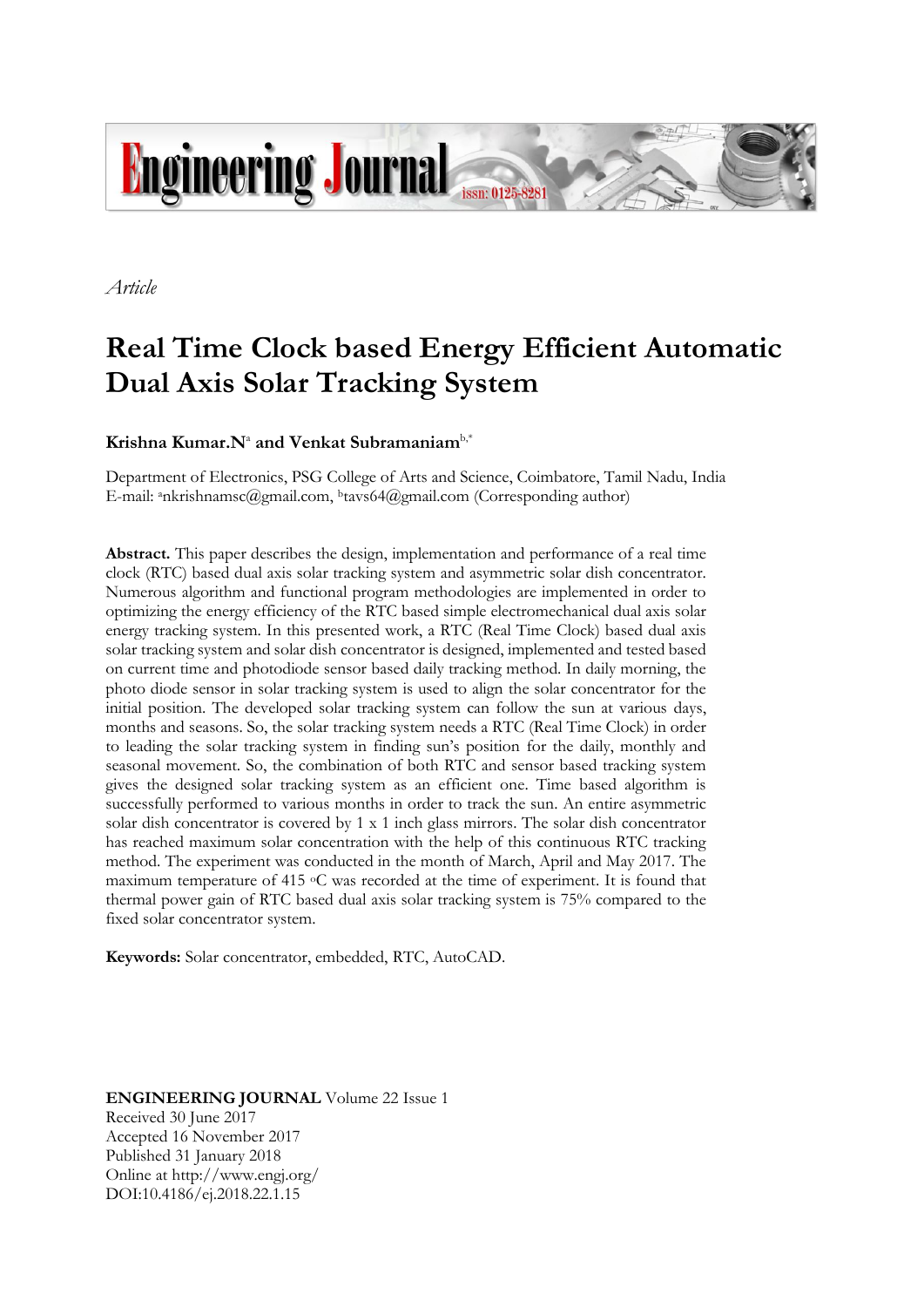# **1. Introduction**

In future, the fossil fuels such as gas, oil and coal will be no longer. These are reasoning for global warming and air pollution problems. The fossil fuel prices increasing day by day due to the demand and rising of the industries and vehicles. We needed clean and absence of polluting energy. This can achieve from our natural renewable energy source. Nature provides various renewable sources. One of the important renewable sources is solar, solar radiation is used to produce the solar thermal power with the help of the solar concentrators. Presently, the following four methods are used to concentrate the solar thermal power such as linear Fresnel system, solar dish system, parabolic trough system, solar tower systems. The performance of the solar dish concentration is strongly depending on the design, sizing the aperture and diameter of the receiver, diameter of the dish, azimuth and elevation angle [1-2]. In order to track the sun a photosensitive sensor and coordinate calculation algorithm is used. The sun tracking process is being done with fine tuning of the photosensitive sensor [3]. Six photo-transistor feedbacks are used to control an automated solar concentrator system. It is two axis tracking system both elevation and azimuth angle controlled by six photo transistor sensors covered with lens [4]. PLC based open loop two axis tracking system is used for solar dish concentrator (SDP) [5]. The efficiency of the manual tracking will be less than the automatic solar tracking system. The efficiency will be increased when the solar irradiation is perpendicular to the receiver. It is done by the automatic tracking system [6-7]. The path of the sun was found with the help of analog and digital techniques along with phototransistors [8]. The PLC based software programming method of two axes solar tracking is used to increase the energy of 41.34% than the fixed system [9]. Portable Dish Concentrator with solar tracking system was increased efficiency to 30% [10]. Spherical solar cooker with automatic PLC and frequency control tracking system produced temperature to 93oC [11]. MPPT algorithm in solar tracking system has produced in 12 to 30% percentage of energy than the fixed system [12]. The combination of electronics and mechanical solar tracking system is used for aligning the solar concentrators. The maximum energy can be yield from this electro-mechanical system [13-14]. FPGA (Field programmable gate array) with MPPT two axis solar tracking system has the various intelligent functions that can be used to achieve automatic sun tracking, initial position for the next day and minimizing the power used by the stepper motor in active time [15]. Hongyi Wang et al designed MPDT (Maximum Power Direction Tracking) with self powered system; it has the potential of producing maximum solar energy by adjusting a small tilt angle without human interrupt. The accuracy of the tracking is  $+/-1.8$  degree and gain is 18.4% [16]. Compared to fixed module, the tracking module generates 13-15% output [17]. The CPC (compound parabolic concentrator) thermal performance was increased, when the system equipped with dual axis solar tracking system. The received energy is more than 75% compared with fixed collector [18]. An equation is used to compare between two collectors. One is fixed and another one is connected with solar tracker. The total amount of energy yield by the tracking system is 57% than non-tracking system [19].A four photo transistor based solar tracking is provides enough accuracy in tracking system. This microcontroller system contains the combination of comparators, sensors output and differential amplifier [20-21]. A solar tracking system designed with PLC (Programmable Logic Control) controller is utilized to follow the sun. It has the function of to track the sun in altitude and azimuth motion. The energy produced by this system is 42.6% compared to non tracking system [22]. In this paper the developed solar tracking system has installed at Thrive Technology, Coimbatore, Tamil Nadu, India. The main aim of this present solar tracking system is directly controlled by real time clock (RTC) device, which provides real time. Based on this real time clock, the tracking device will follow the sun in the atmosphere. This system is not dependent to the sensor. Hence, the data of current time from the RTC device that directly sends to the microcontroller device without any data loses. An I2C protocol is used between RTC device and Microcontroller device for data communication. The main advantage of this protocol is provides quick signal transmission and working in noise environment. A simple mechanical gearing system was used to track the sun in azimuth motion. Therefore, the solar dish concentrator receives the maximum solar radiation. The benefit of this present system is low power, low cost and portable system.

# **2. The Equation of Solar Position**

The tracking system must know the sun position in order to follow the sun. There are two methods to track sun in the day time. One is active mode and another one is passive mode. The passive mode is linearity based system. It is purely dependents on sensors output. In this sensor senses the sun's position at the atmosphere and sends the signal to controlling device. The disadvantage of the linearity based tracking system may affect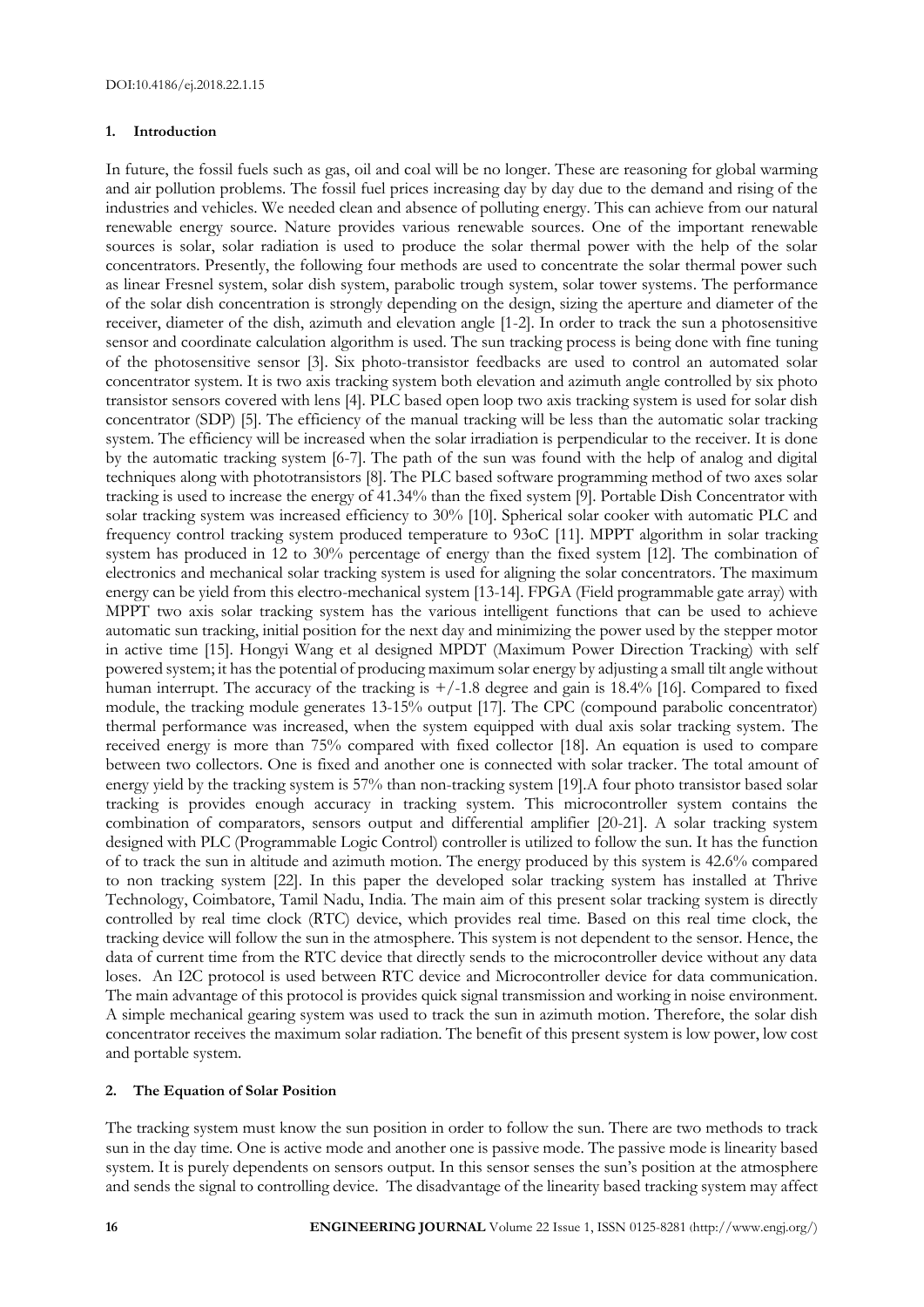by the environmental condition and physically. The solar radiation and the angle of solar will change depends on seasonal climates. The maximum solar energy could be yield from concentrators, when the altitude and azimuth angle of concentrators are in solar position. The tracking device is required to place the concentrator at the sun's position. In order to utilize this solar radiation, it is important to calculate the azimuth and altitude angles.

The general solar angle terms are declination angle, azimuth angle, Elevation angle, Incident angle, Zenith angle, Hour angle and inclination angle. Figure 1 shows the angle position of the sun.

- δ Declination angle
- $\Psi$  Azimuth angle
- α Altitude angle
- φ Zenith angle
- P Ground Plane
- H Horizontal Line



Fig. 1. Solar angle position.

The declination angle is represented by  $\delta$ . Though, the earth rotation is tilted by 23.5° and the range of the declination angle is -23.5<sup>o</sup>  $\leq \delta \leq +23.5$ <sup>o</sup>. This angle is can be calculated by Eq. (1).

$$
\delta = 23.45 \times \sin[\frac{360}{365} \times (d + 284)] \tag{1}
$$

where 'd' is the day of the year. The solar azimuth angle will vary throughout the day and year. The sun rises from east side and sunset's west side. The azimuth values are  $0^{\circ}$  for due north,  $90^{\circ}$  for due east,  $180^{\circ}$  for due south and  $240^\circ$  for due west. The following Eq. (2) provides the azimuth calculation,

$$
\cos(\psi) = \left[\frac{\sin(\alpha)\sin(L) - \sin(\delta)}{\cos(\alpha)\cos(L)}\right]
$$
 (2)

where 'L' is the latitude (Positive in hemisphere). The vertical angle 'α' is denoted as altitude angle. It falls between the of ground plane 'P' and sun. The altitude angle is calculated using the following formula,

$$
\sin(\alpha) = [\cos(L) \times \cos(\alpha) \times \cos(H)] + [\sin(L) \times \sin(D)] \tag{3}
$$

where 'H' is the hour angle. Solar Elevation at Northern hemisphere and southern hemisphere as calculated using the following Eq. (4) and (5),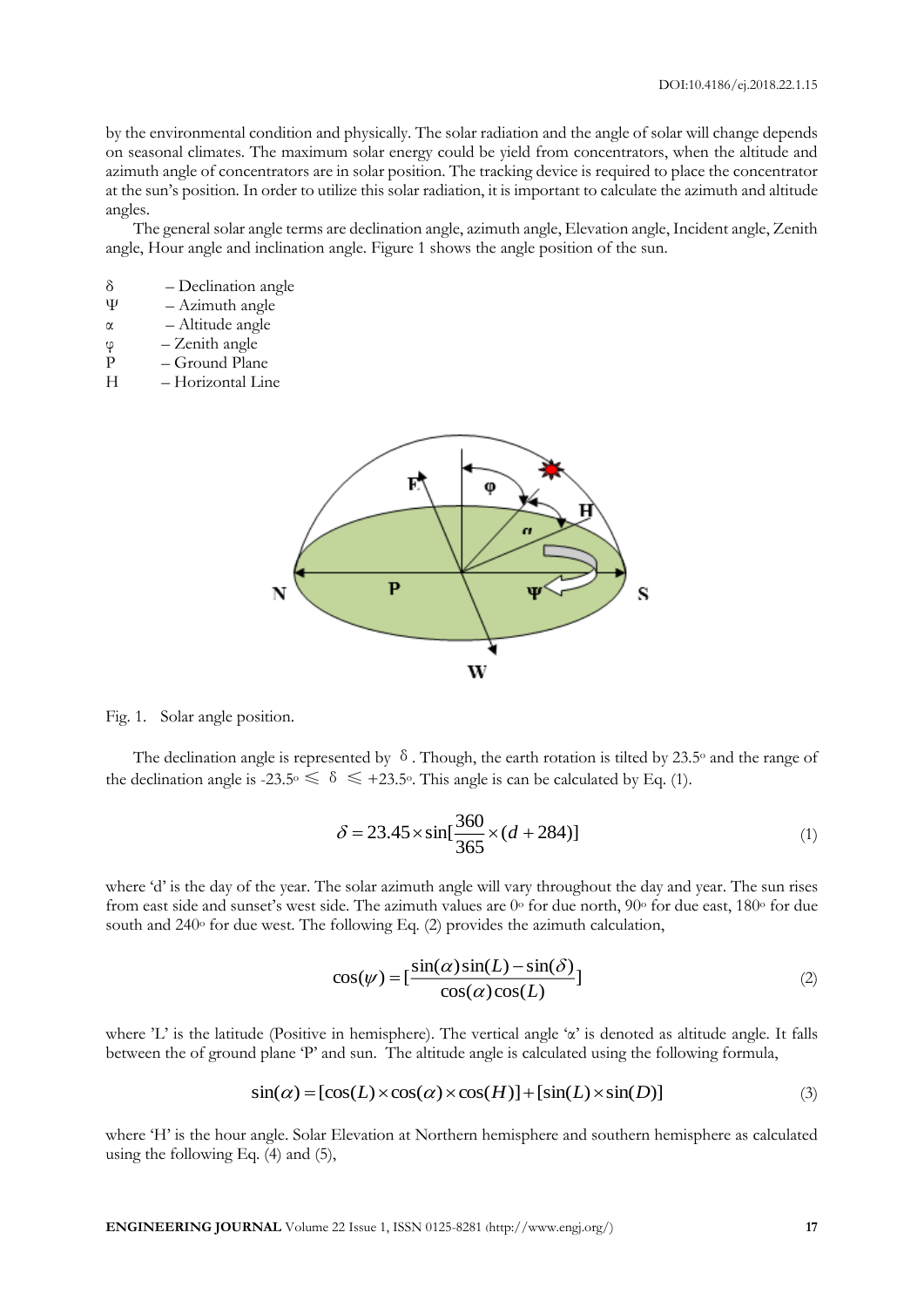$$
\alpha = 90^0 - (\varphi - \delta) \tag{4}
$$

$$
\alpha = 90^0 + (\varphi - \delta) \tag{5}
$$

The solar hour angle will raise 15o by every hour interval. The hour angle will be zero degree at noon time. It can be calculated by the below formula,

$$
\cos(H_s) = -\tan(L) \times \tan(\delta) \tag{6}
$$

The sun rise of an hour angle (Hs) is  $-180^\circ \leq$  Hs $\leq 0^\circ$  and sun set is  $0^\circ \leq$  Hs $\leq 180^\circ$ . The solar zenith angle (φ) is the angle between sun and the vertical line from the ground plane to the zenith. Summer and winter solstice zenith angle can be calculated using the following Eq. (7) and (8) respectively,

$$
\varphi = L - 23.5\tag{7}
$$

$$
\varphi = L + 23.5\tag{8}
$$

From the above equations we can find the sun's position in a day. According to the sun's position equation, the tracker system can able to track the sun. The sun's position can be programmed into the microcontroller in order to follow the sun. The tracking system will be independent to the linearity system.

#### **3. Design of Solar Dish Concentrator**

**28 28 28 28 28 28 ENGINEERING JOURNAL VALUE (19) 28 ENGINEERING JOURNAL VALUE (19) 28 ENGINEERING JOURNAL VALUE (19) ENGINEERING JOURNAL VALUE (19) 2 ENGINEERING JOURNAL VALUE (19) 2 ENGINEE** Concentrator is a component used to increase intensity of energy flux incident on the receiver. A compound conical concentrator can be of two design namely, symmetric and asymmetric type. Using computer aided design (CAD) tool, the asymmetric oblique compound conical concentrator was designed and tested. The entry aperture of the solar concentrator is elliptical based, and it contains two axes. One is major axis and another is minor axis. Here, the major axis is x and minor axis is y. The half of the major axis 'a' and half of the minor axis is 'b'. The area of an ellipse is calculated in the following Eq. (9):

$$
\frac{x^2}{a^2} + \frac{y^2}{b^2} = 1\tag{9}
$$

According to the Ramanujan approximation formula for perimeter (C) of an ellipse is,

$$
C \approx \pi [3(a+b) - \sqrt{(3a+b)(a+3b)}]
$$
\n(10)

$$
\approx \pi [3(a+b) - \sqrt{10ab + 3(a^2 + b^2)}]
$$
\n(11)

$$
\approx \pi(a+b)[\frac{3h}{10+\sqrt{-3h+4}}+1]
$$
 (12)

Whereas h is  $(a-b)2/(a+b)2$ . The focus point of the elliptical aperture entry oblique compound cone concentrator is calculated as the following formula,

$$
f = \frac{y^3}{16 \times d \times x} \tag{13}
$$

Whereas f is the focal length of the concentrator, y is the minor axis and x is major axis. Ray trace has been done with the help of AutoCAD tool. Figure 2 is the concentrator design using CAD tool.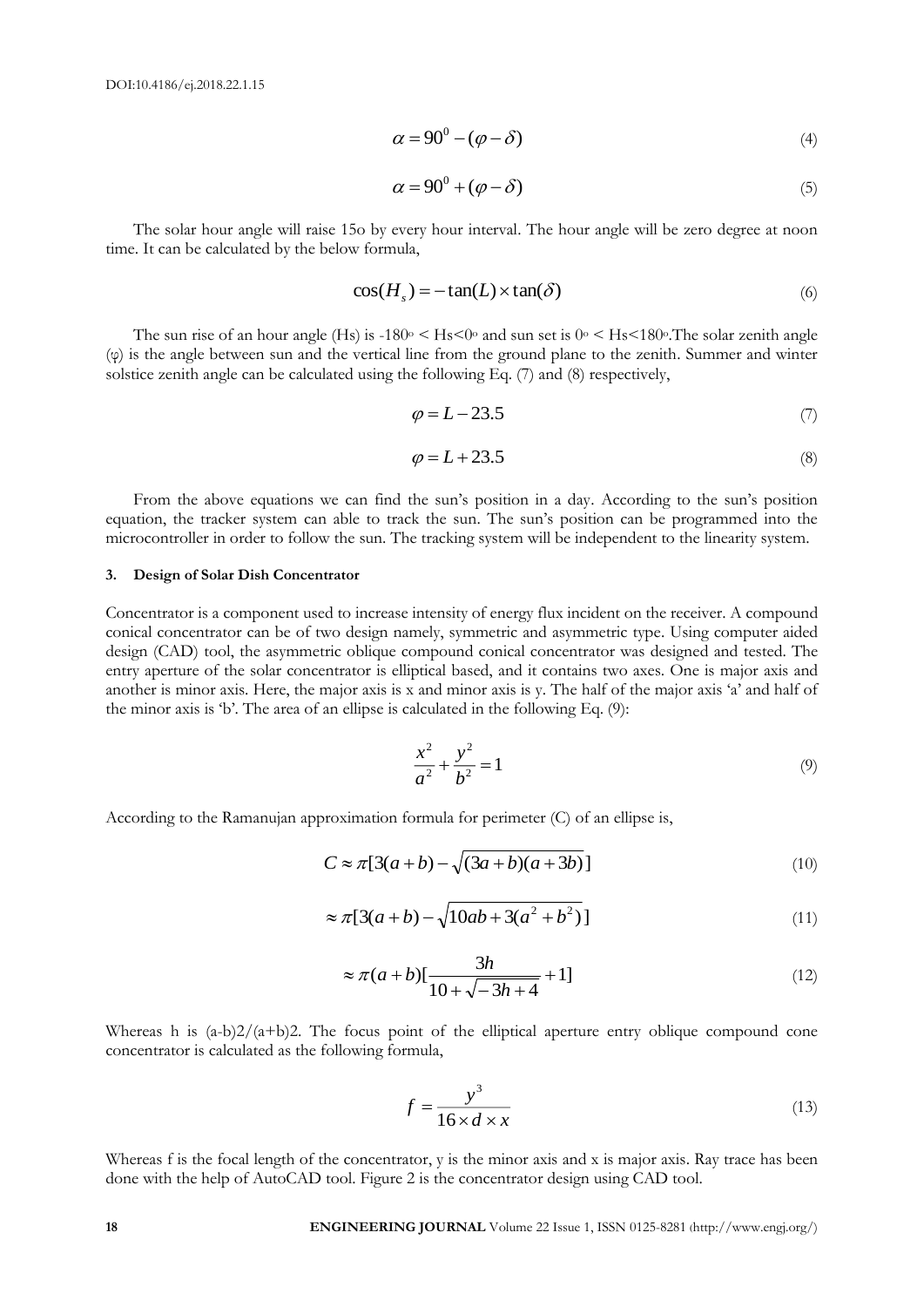

Fig. 2. Concentrator design using CAD tool.



Fig. 3. (A) Top view; and (B) bottom view of the concentrator.

Figure 3(A) is the top view and Fig. 3(B) is the bottom view of the designed concentrator. In Fig. 7(A), the half of the major axis a value is 69cm and half of the minor axis is b value is 61cm. Depth of the concentrator is 7.5cm. The focal length of the designed system is 109.65cm. The system is a simple electromechanical system, easy to maintain, low cost and portable. The proposed electro mechanical system is used to produce the maximum amount of energy from the sun energy for various heating applications such as melting, boiling etc. It could be achieved with the help of embedded system automation. The dimension of each mirror on surface of concentrator is 1 by 1 inch. The proposed dish concentrator collects the sun's energy incident on the surface and using 1450 mirrors.

## **4. Design and Experimental Process of an Automatic Solar Tracking System**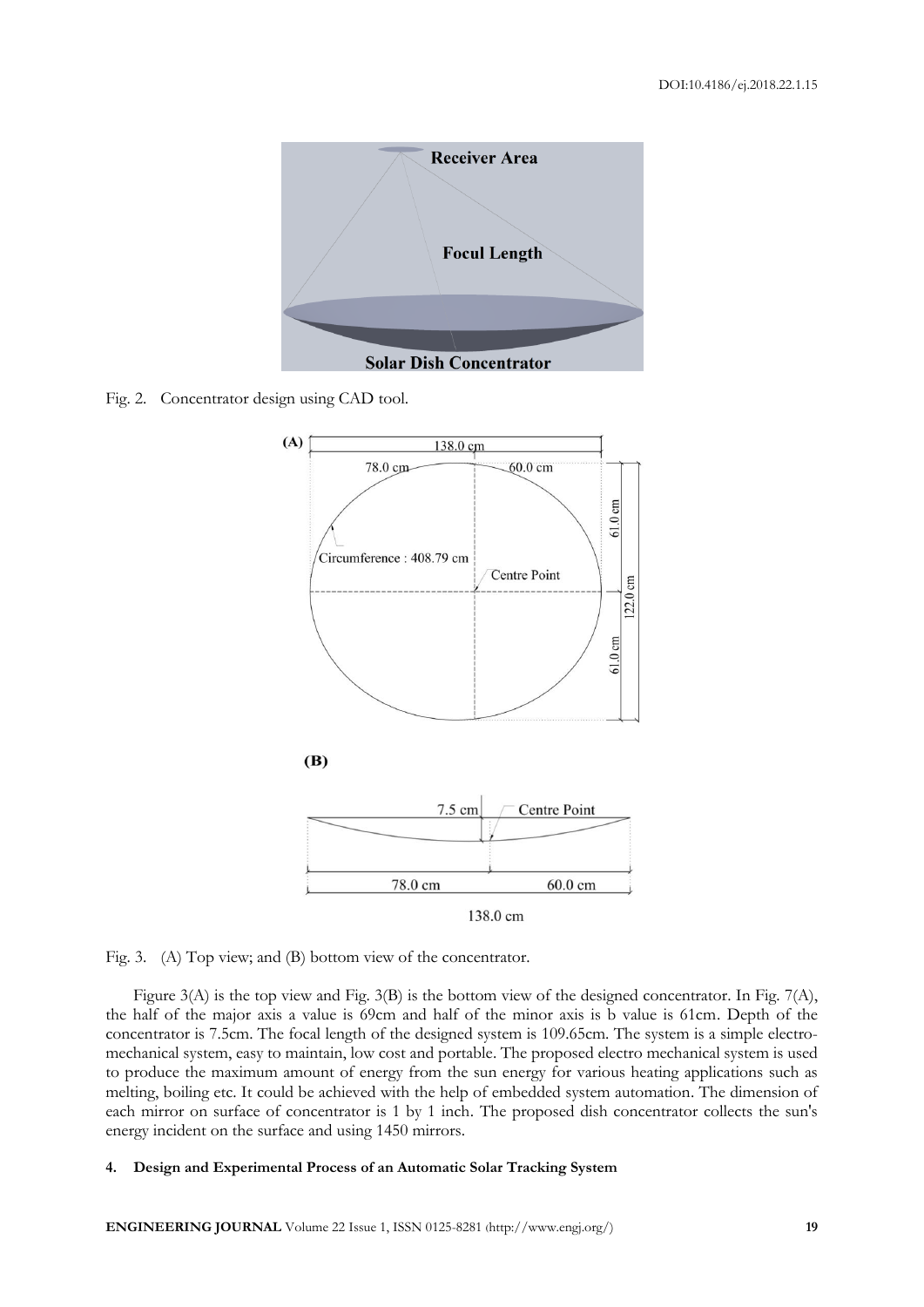Sun's position changes all the time. Hence, the sun tracking system must be aligning and the tracking system must produce the highest possible solar power. The total amount of power generated by solar system depends on the total amount of sunrays which it is uncovered. The solar tracking systems can be categorized as single axis, dual axis, and multi-axis tracking system. Single axis solar tracking system is can be used to track the sun in either east-west direction or north-south direction and it allows the mechanism to rotate only one direction. The dual axis solar tracking system can be track the sun in both directions i.e. from east-west and from northsouth. The efficiency of single axis tracking system is lower than that of two axes tracking systems. Figure 4 shows the model of the present solar concentrator with tracking system. The present system divided into two main parts.

- A. Mechanical Design Part
- B. Electronic Control Unit (ECU) Part



Fig. 4. Experimental system.

# A. Mechanical Design Part

Designing the mechanical part is the most difficult part of this present system, because the important objective is to design an efficient energy solar tracking system for developed concentrator. In this solar tracking system, the mechanical design part consists of stepper motor, gear wheel, screw, bearing, bolt and base stand. There are two stepper motors used to rotate the concentrator in order to follow the sun. One of these motor is used to rotate the concentrator in azimuth direction, which is consists of two gear wheels. One is 16 teeth small gear is attached to the stepper motor which is called driving wheel. Another one is 120 teeth gear, which is connected to the rotatable circular rod. A base plat is connected on the circular rod, where the solar concentrator is placed with tilting adjustment. The larger number of teeth gear is driven by the small gear. The ratio between these two gears is 7.5:1 and other motor is used for zenith angle alteration. Normally one of these motor is used for initial position alignment of the solar concentrator in east direction with the help of photodiode sensor. After this, it starts daily rotational moment using RTC (Real Time Clock) and other motor for linear motion.

# B. Electronic Control Unit Part

The entire electronic control unit (ECU) is including sensor unit, control unit and measurement unit. Various parameters such as time and position are senses by sensor unit and send the signal to the control unit. After receiving the signal from the sensor unit, the control unit controls the stepper motor direction (clock and anti-clock wise direction) by sending appropriate signals to the driver unit. The driver unit receives the electrical signal from the control unit and adjusts the direction of the stepper motor which is connected with the gear wheel. After aligning the concentrator to the sun's position, the temperature sensor at the receiver point senses the focused solar radiation temperature and converts it to electrical signal. Then it will send to the measurement unit in order to display the obtained temperature.

a) Sensor Unit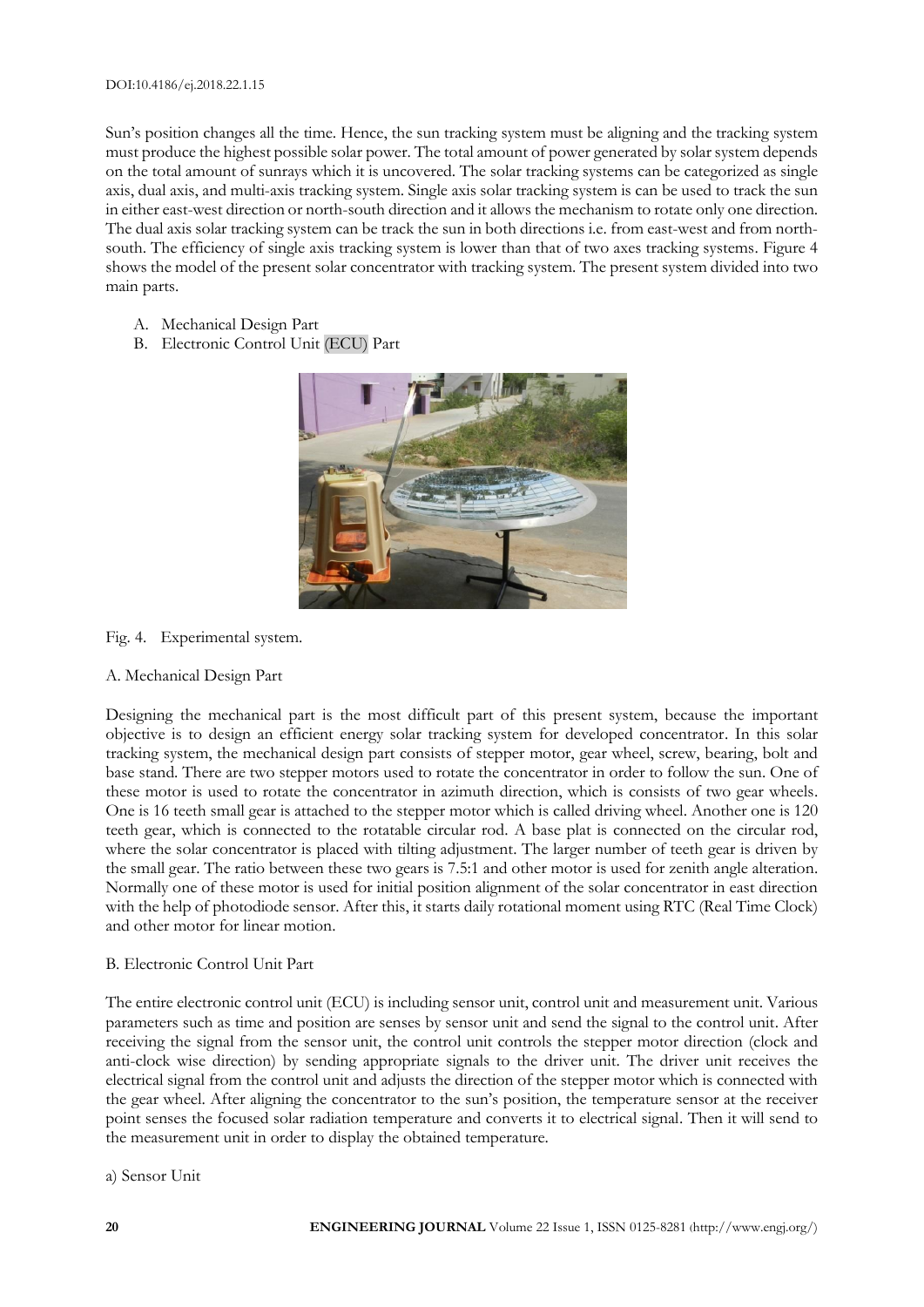The sensor unit includes two sensor modules. One is RTC (Real Time Clock) sensor and another one id photodiode sensor. RTC sensor is a device that gives real time and used to track the current time. We have used DS1307. The RTC device provides date, time, year and the device which automatically adjusts the month (30 days or 31 days) and leap year. The RTC device is always connected with the 3V lithium backup battery and it has inbuilt power sensing circuit which is used to detects the power failure and switched to backup battery mode. So, it has the facility to keep track of the real time when the power failure is arise. Microcontroller and RTC device is connected I2C protocol, which is bidirectional bus. The data can be share via these two lines namely SCL (Serial Clock) and SDA (Serial Data). RTC device stores the data in the BCD (Binary Coded Decimal) format. The microcontroller device used BCD data format to send the data to RTC and receive the data from the RTC via bidirectional bus. Microcontroller receives the minute's values from the RTC device and controls the tracking position of the solar concentrator. Another sensor is photo diode sensor which is used to detect and measure the light intensity. The initial position of the sun is detected by using photo diode sensor which gives corresponding output when it faces the sun.

#### b) Control Unit

The control unit consists of microcontroller, stepper motor, gear, driver unit, SMPS. This developed mechanism can be rotate in two axes. One is azimuth motion and one is zenith motion. The developed tracking system will track the sun according to the real time. Tracking details are programmed into microcontroller unit as per season. The microcontroller device fetches the timing data from the RTC in order to track the sun in azimuth motion.



Fig. 5. ECU unit.

Real time clock (RTC) is used as timing device and this RTC device uses a DS1307 serial real-time clock IC. It has 64K bytes of NV- RAM. The data are stored in BCD format into RTC. It can provide clock/calendar in the form binary coded decimal format. This clock/calendar provides the information of time (seconds / minutes / hours), day, date, month and year. The device automatically adjusts the end of the month date and correction for leap year. It also provides hour format with indicator i.e. 12/24 hour or AM/PM. The important feature of this device is in-built power sensing circuit. A 3V lithium back up battery also connected with this sensing circuit, which is automatically switches to back up battery mode when the primary power supply failures. A simple I2C bidirectional bus concept is interfaces between RTC and microcontroller, which provide an effective communication between these two devices. RTC completely supervises time regularity functions. The present system is designed with master and slave concept. The data are controlled by a device is called as master. In this system microcontroller unit act as master device. RTC is a slave device and it is controlled by master device. The entire messages are transferred within START and STOP condition. Standard mode of data transfer in I2C bidirectional bus is in the rate of 100 kHz clock rate and fast mode is 400 kHz. An external 32.768 kHz crystal oscillator is used RTC device. The clock accuracy depends upon crystals accuracy.

Figure 5 shows the control unit of the experimental system. It contains microcontroller, RTC device, drive unit and LCD (Liquid Crystal Display). When power supply is switched on the microcontroller fetches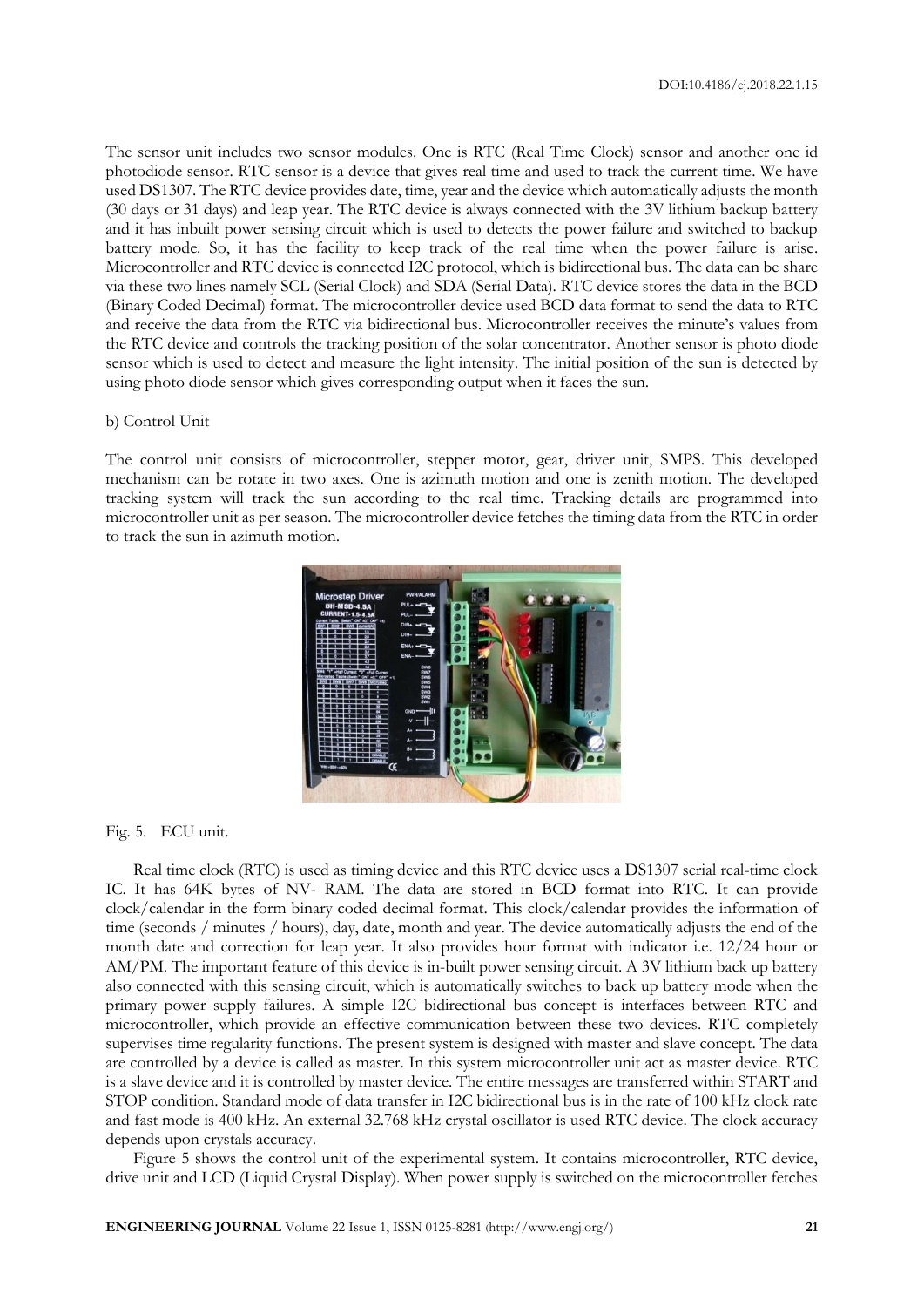the real time information from the slave device RTC and controller unit checks the real time with predefined time which is programmed into microcontroller unit. The RTC device changes into a low current backup battery mode, when the power supplies failure or falls below the backup battery voltage (1.25xVBat). The ampere in lithium battery is 48mAh which provides 10 years in the absence of power. When the current time matches with programmed time, the microcontroller unit sends the signal to the stepper motor driver unit. The output from the driver unit will operate the stepper motor. It will rotate step by step. Stepper motor was attached with two gearing system. One is 16 teeth small gear and one is 120 teeth big gear. Azimuth movement of the concentrator is controlled by this gear system. Hence, the concentrator observes the maximum of solar radiation on the surface of solar concentrator and the rays are reflected into receiver area in order to reach maximum temperature. LCD is used to display the temperature. A slight tilt angle variation is also helped to attain a maximum temperature. Tilt angle variation can adjust manually by once in a month. Location of the sun can be identified based on time, so the tracking system moves the concentrator in sun's path. Solar collector is a concentrator to collect solar energy on its surface. Small pieces of glasses are used as a reflector on concentrator surface and reflected rays are received by the receiver. To achieve better concentration and better performance, the concentrator is equipped with automated embedded system. The objective of present work is helps to provide collector performance using RTC based embedded automation. The current time will display on LCD and user can also changes the time by using push button proficiency.

Initially, the solar concentrator is mounted towards the sun's position. Microcontroller unit will fetch the present timing data from the real time clock device and also check the current time whether it has reached 10.00am. The tracking system will rotate the concentrator at every 3 min with an angle of 3.6<sup>o</sup> from 10.00 am to 12.00 pm. When the timing reaches 12.00 pm, the embedded system will change the rotation of the concentrator at every 4 min with the angle of  $3.6\textdegree$  from 12.00 pm to 2.00 pm. The solar tracking system is rotating the concentrator in different timing interval and also in different angle. The entire set up is software driven. The main advantage of the developed system is linear, sensor independent and low power consumption. The mechanical unit receives the inputs from the microcontroller and places the solar concentrator into respective degree. Microcontroller unit sends command data to the motor depending upon the time from the RTC. When the time reaches at 3.00 pm the automation will stop and the system will go back to 10.00 am position for next day. The measurement of energy is done using the microcontroller based embedded system can be recorded in the regular interval of small duration of time using RTC. The amount of total steps of the stepper motor is programmed.



Fig. 6. Temperature measuring unit.

#### c) Measurement Unit

Figure 6 show the temperature measurement system using k-type thermocouple sensor. LCD is used to display the received temperature. The received temperature is also measured using infrared thermometer gun. The infrared thermometer gun temperature measurement range is -50℃ to 530℃.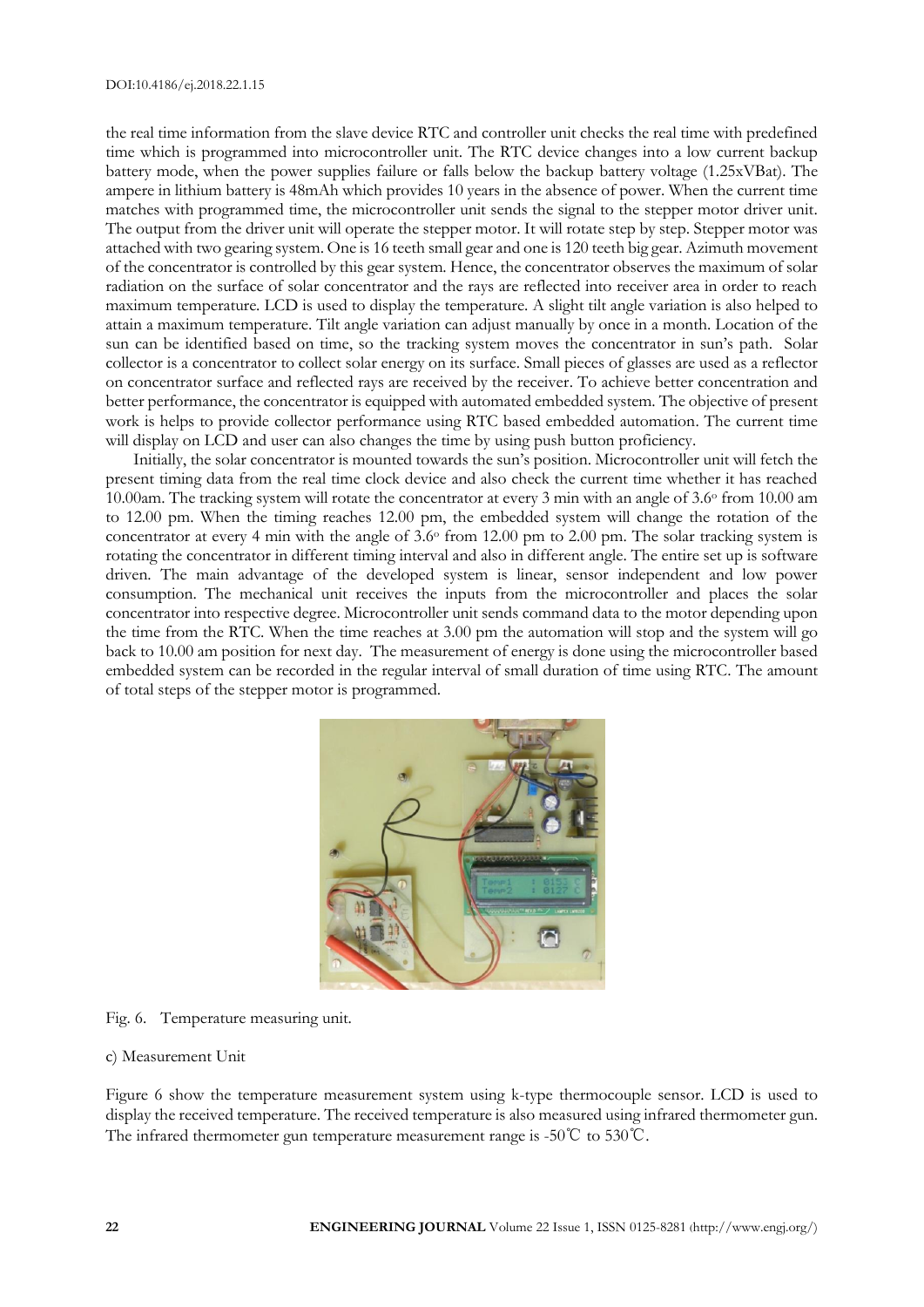



Figures 7(A) and 7(B) show various temperature measurement using thermometer gun during the experiments. The temperature was recorded from the month of February and March. The highest temperature of 415 oC is recorded using thermal gun at the time of experiment. The solar tracking device will re-arrange the concentrator for next day's beginning position.

## **5. Experimental Results and Analysis**

The performance of the proposed system was studied and report taken for the month of February and March 2017. The solar tracking mechanism was tested from morning 10.00 AM to 3.00 PM and the temperature were recorded. Received temperature has been measured by two methods. One is K-type thermocouple temperature sensor and temperature range of the K-type thermocouple is -200 to 1350 <sup>o</sup>C. The output voltage of the thermocouple is 0.041 mV per degree. Microcontroller can't operate 0.041 mV level. An amplifier circuit is required to convert from 0.041mV into 41mV. So, the microcontroller can able to calibrate this voltage level. Another one is an infrared thermometer gun and temperature measurement range is -50°C to 530oC.

The temperature values were noted with a different time interval. The experiments were tested for a total amount of 90 days. Temperature measurements were executed in the specific time interval as per software driven program. To calculate the performances of the developed tracking system is compared with fixed system. Both the system experimented simultaneously and temperatures were recorded for both system. According to the obtained results and environmental conditions, the monitoring days were categorized as three sections,

- section A:Clear sky
- section B:Dull sky
- section C: Partially Clear sky

Figure 8 shows various temperature outputs in particular days of March, April and May 2017. The output temperature in various solar irradiation conditions: clear, dull and partial clear sky. The received output temperatures of the concentrators are evaluated as a utility of time. In section A, the temperature varies usually at the day time; maximum temperature reaches at the noon time, as shown in Fig. 8(A). The output temperature gradually increases from morning to evening. It clearly show that the efficiency of the solar tracking system. The output between tracking system and fixed system is reached as expected. In section B, the environmental condition cracks the solar tracking system actions. In this case the expected output does not reach. When the total amount of power spent to shift the concentrator will not be compensated by the received output temperature, as represented in Fig. 8(B). In section C, the use of solar tracking system as illustrated in Fig. 8(C). Based on this experimental system, the sun tracking system is able to produce the maximum temperature output of the solar concentrator. The output temperature varies according to the environmental conditions. It was noted that the sun tracking device is regularly active for few seconds, when adjusting the solar concentrator position for predefined timing interval. In conclusion, it is noted that an automated asymmetric solar concentrator with solar tracking system provides the maximum output. It can be concluded that the automated solar concentrator can be effectively utilized for heating application. A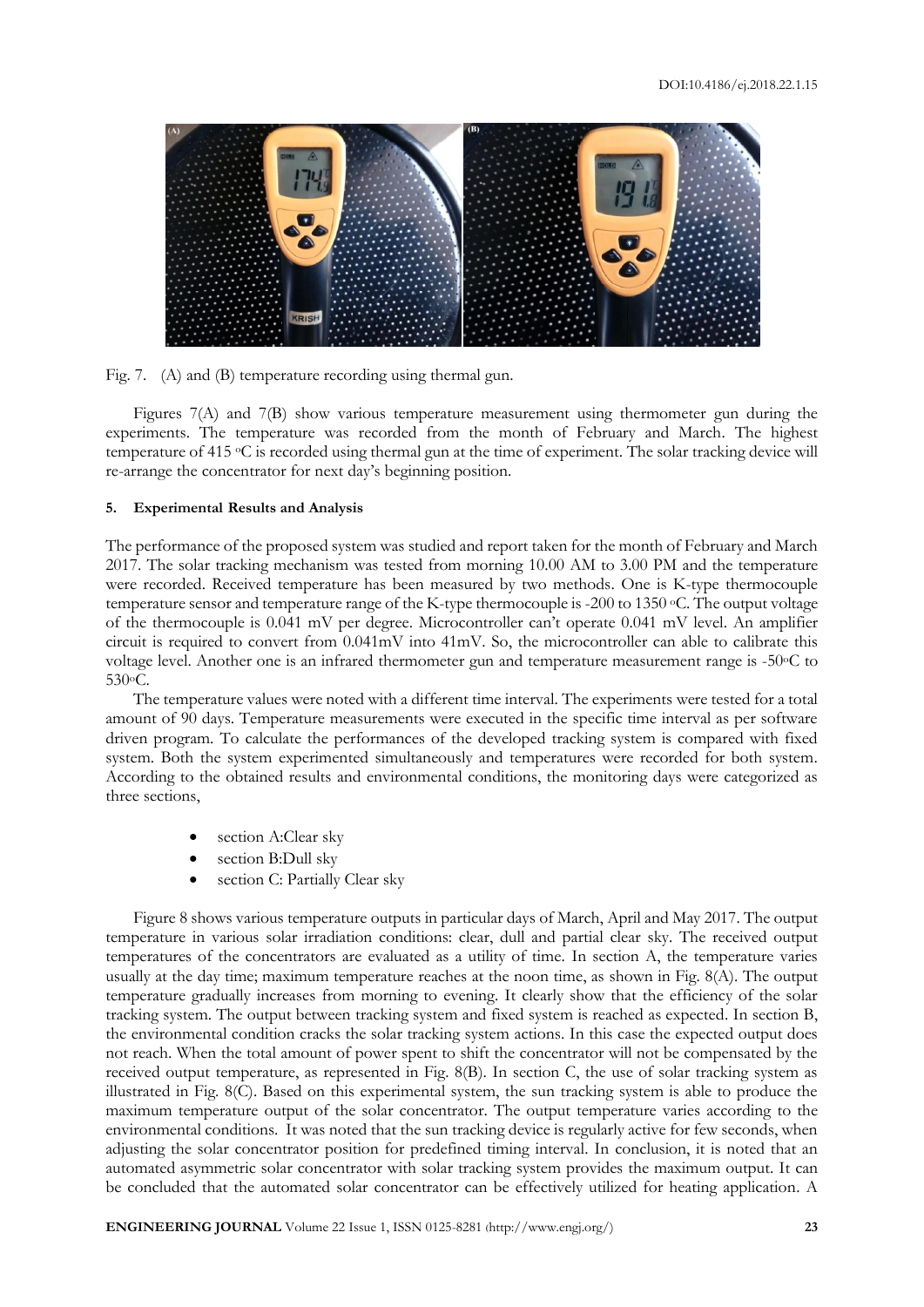#### DOI:10.4186/ej.2018.22.1.15

software program was written into microcontroller device in order to capture maximum temperature at every minutes of time. A small title angle and azimuth rotation generates the highest possible energy. Figure 8 shows the graphical representation of the various environmental conditions. The total amount of energy produced by the concentrator in various days has represented as graphical diagram. The graphical representation clearly tells that the efficiency of the developed solar tracking system. Figure 8(D) shows the percentage of efficiency between solar tracking system and fixed system. The maximum temperature reaches in noon time and decreases on sunset. The results of the designed RTC based embedded automatic tracking system is used to reach the maximum temperature which was 415 °C recorded.



Fig. 8. A) Clear sky; B) Dull sky; C) Partially clear sky; and D) Percentage of efficiency.

# **6. Conclusion**

In this presented work, the design, implementation and performance of a RTC based dual axis automatic solar tracking system with I2C protocol (Bi-directional Bus) is presented. The performance of the developed system was tested and compared with fixed solar tracking system. This presented work reveal that the RTC based dual axis solar tracking system can assure higher solar thermal generation compared to fixed solar concentrator. The result shows that the real time clock based solar tracking system has 75% more average thermal gain when compared to fixed solar tracking system. In this RTC based dual axis solar tracking method one motor rotates the solar concentrator in azimuth angle and as well as adjust the initial position of the solar concentrator and another motor adjusts the concentrator in zenith angle. The RTC based solar tracking system can rotate the concentrator in both clock and anti-clock wise direction as per the seasonal climatic program which is programmed into the microcontroller chip. Thus the presented solar tracking system is producing solar thermal power generation which is 3 times more than the fixed solar concentrator. The main objective of this present work is to attain maximum temperature by using RTC based solar tracking. The temperature output of the tracking device is deeply compared with fixed solar concentrator system. The performance comparison of both the solar concentrator, two asymmetric solar concentrator experimental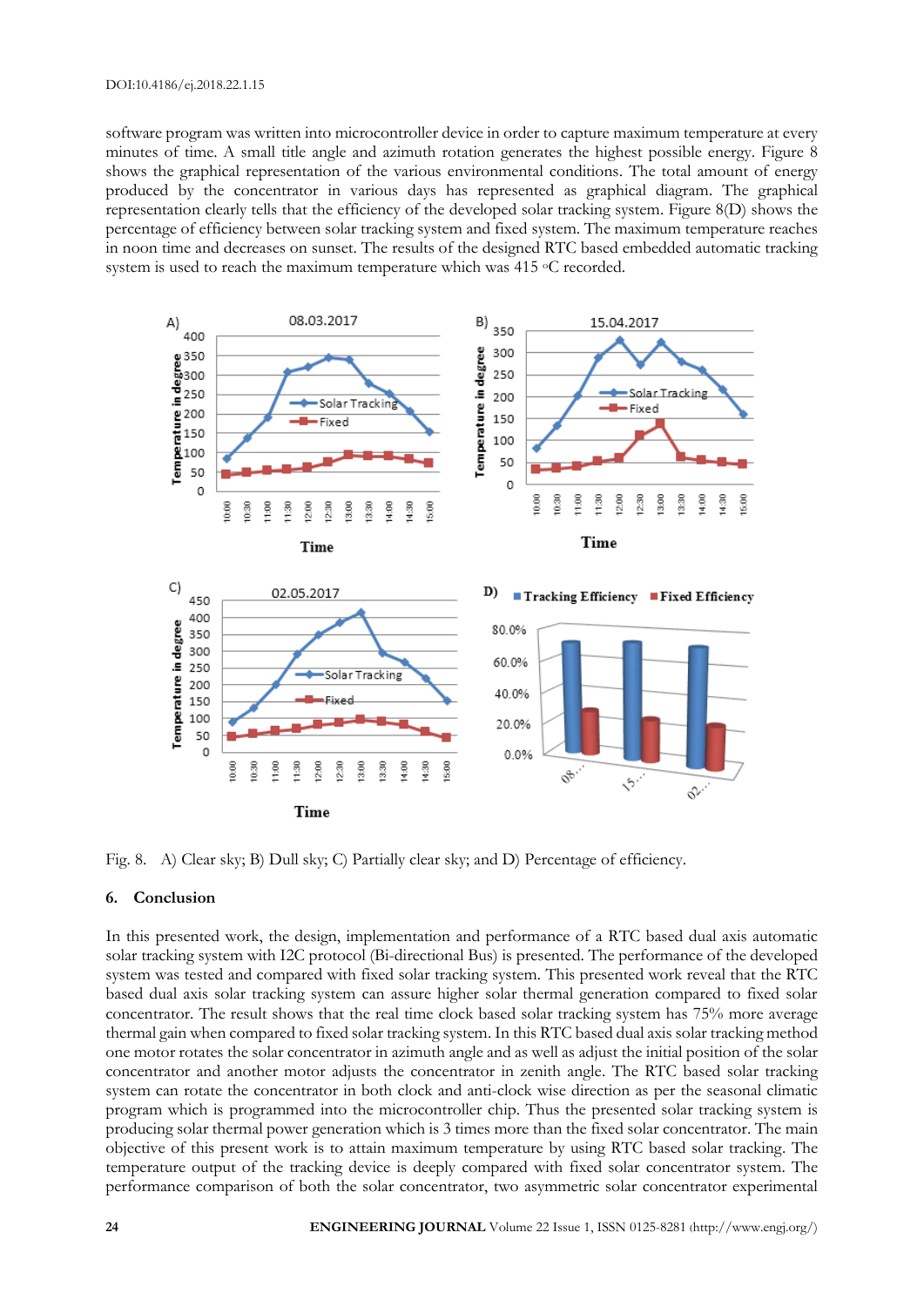setups were developed and investigated for 90 days observation. From the observed results, it is clearly proves that the RTC based solar tracking system output is more than the fixed system. While tracking, the mechanical errors are arrested by correction factor in software. Absence of sensors may not introduce environmental and physical errors. Automatic power failure detection and switching circuit is added advantage in RTC device. As the lithium backup battery provides supply to RTC device, hence the real time data will not get loss. The presented system can also be implemented for solar PV system. However, the developed system is low cost, low power consumption and compatible.

#### **References**

- [1] A. Z. Hafez, Ahmed Soliman et al, "Design analysis factors and specifications of solar dish technologies for different systems and applications," *Renewable and Sustainable Energy Reviews*, vol. 67, pp. 1019–1036, 2017.
- [2] S. Skouri, A. B. H. Ali, S. Bouadila, M. B. Salah, and S. B. Nasrallah, "Design and construction of sun tracking systems for solar parabolic concentrator displacement," *Renewable and Sustainable Energy Reviews*, vol. 60, pp. 1419–1429, 2016.
- [3] J. Song, Y. Yang, Y. Zhu, and Z. Jin, "A high precision tracking system based on a hybrid strategy designed for concentrated sunlight transmission via fibers," *Renewable Energy*, vol. 57, pp. 12-19, 2013.
- [4] J. Zeaiter, M. N. Ahmad, D. Rooney, B. Samneh, and E. Shammas, "Design of an automated solar concentrator for the pyrolysis of scrap rubber," *Energy Conversion and Management*, vol. 101, pp. 118–125, 2015.
- [5] Z. M. Omara and M. A. Eltawil, "Hybrid of solar dish concentrator, new boiler and simple solar collector for brackish water desalination," *Desalination*, vol. 326, pp. 62–68, 2013.
- [6] A. K.Bidotnark and N. Türkmen, "Modeling of a hot box solar cooker," *Energy Conversion Management*, vol. 37, pp. 303–10, 1996.
- [7] A. H. Algifri and H. A. Al-Towaie, "Efficient orientation impacts of box type solar cooker on the cooker performance," *Solar Energy*, vol. 70, pp.165–70, 2001.
- [8] P. J. Hession and W. J. Bonwick, "Experience with a sun tracker system," *Solar Energy*, vol. 32, pp. 3– 11, 1984.
- [9] S. Abdallah and S. Nijmeh, "Two axes sun tracking system with PLC control," *Energy Conversion and Management*, vol. 45, pp. 1931–1939, 2004.
- [10] F. M. Mohamed, A. S. Jassim, Y. H. Mahmood, and M. A. Ahmed, "Design and study of portable solar dish concentrator," *International Journal of Recent Research and Review*, vol. 3, pp. 52-59, Sept. 2012.
- [11] R. Abu-Malouh, S. Abdallah, and I. M. Muslih, "Design, construction and operation of spherical solar cooker with automatic sun tracking system," *Energy Conversion and Management*, vol. 52, pp. 615–620, 2011.
- [12] G. C. Lazaroiu, M. Longo, M. Roscia, and M. Pagano, "Comparative analysis of fixed and sun tracking low power PV systems considering energy consumption," *Energy Conversion and Management*, vol. 92, pp. 143–148, 2015.
- [13] H. Mousazadeh, A. Keyhani, A. Javadi, H. Mobli, K. Abrinia, and A. Sharifi, "A review of principle and sun-tracking methods for maximizing solar systems output," *Renewable Sustainable Energy Review*, vol. 13, pp. 1800–18, 2003.
- [14] B. J. Huang, W. L. Ding, and Y. C. Huang, "Long-term field test of solar PV power generation using one-axis 3-position sun tracker," *Solar Energy*, vol. 85, pp. 1935–44, 2011.
- [15] J.-H. Chen, H.-T. Yau, and T.-H. Hung, "Design and implementation of FPGA-based Taguchi-chaos-PSO sun tracking systems," *Mechatronics*, vol. 25, pp. 55–64, 2015.
- [16] H. Wang, T. Luo, Y. Fan, Z. Lu, H. Song, and J. B. Christen,"A self-powered single-axis maximum power direction tracking system with an on-chip sensor," *Solar Energy*, vol. 112, pp. 100–107, 2015.
- [17] A. Şenpinar and M. Cebeci, "Evaluation of power output for fixed and two-axis tracking PVarrays,"*Applied Energy*, vol. 92, pp. 677–685, 2012.
- [18] A.-J. N.Khalifa and S. S. Al- utawalli, "Effect of two-axis sun tracking on the performance of compound parabolic concentrators," *Energy Conversion and Management*, vol. 39, no. 10, pp. 1073–1079, 1998.
- [19] H. Mousazadeh, A. Keyhani, A. Javadi, H. Mobli, K. Abrinia, and A. Sharifi, "A review of principle and sun-tracking methods for maximizing solar systems output," *Renewable and Sustainable Energy Reviews*, vol. 13, no. 8, pp. 1800–1818, 2009.